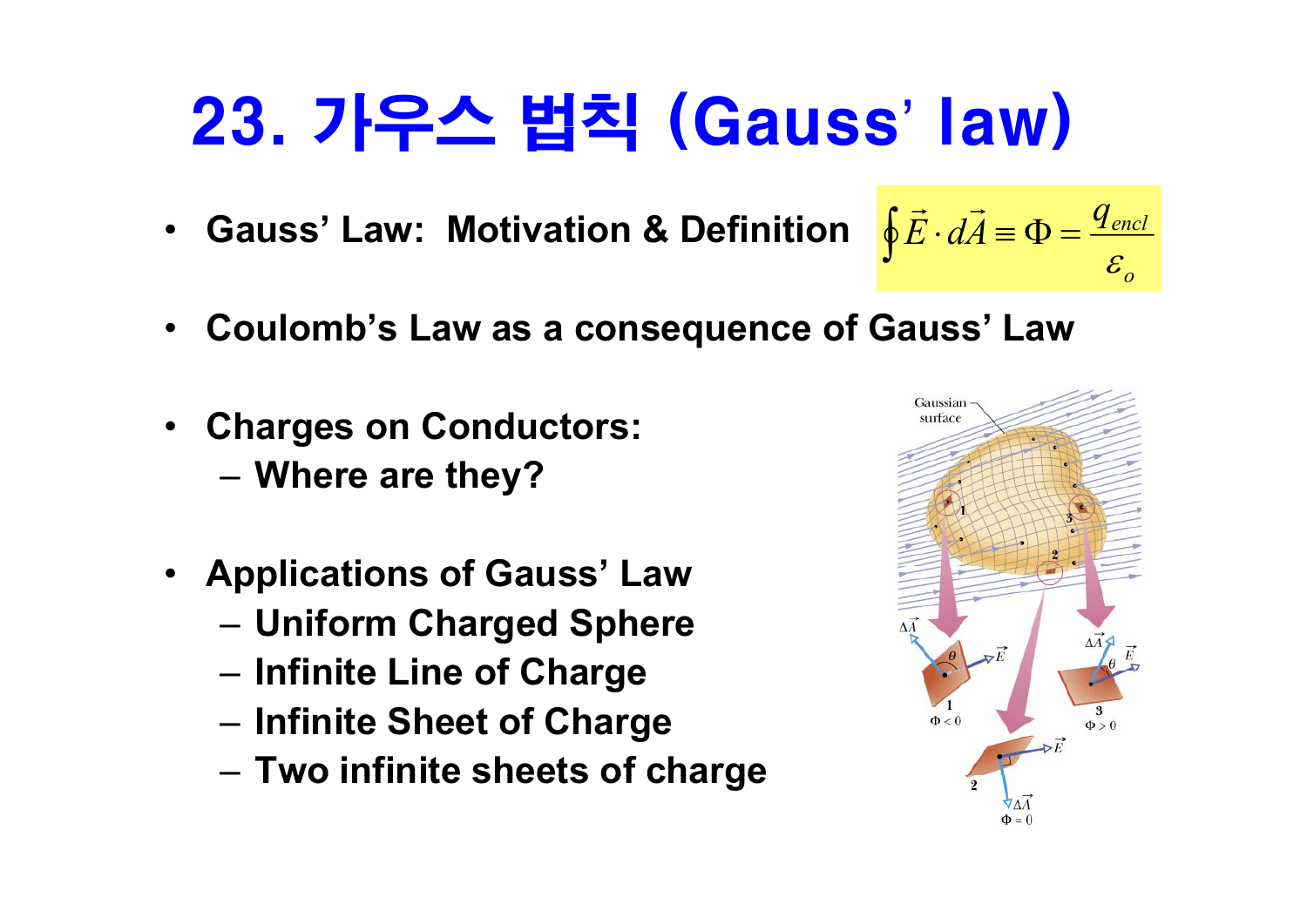# 지난 시간에 …

전기장 (Electric field)

$$
\left|\vec{E}\right| = \frac{\left|\vec{F}\right|}{q_o} = \frac{1}{4\pi\varepsilon_o} \frac{|q|}{r^2} \qquad \vec{E} = \vec{E}_1 + \vec{E}_2 + \dots + \vec{E}_n
$$

전기 쌍극자 (Electric dipole)  $\vec{p} = q\vec{d}$ 

$$
E \approx \frac{1}{2\pi\varepsilon_0} \frac{qd}{z^3} = \frac{1}{2\pi\varepsilon_0} \left(\frac{p}{z^3}\right)
$$

$$
\vec{\tau} = \vec{p} \times \vec{E} \qquad U = -\vec{p} \cdot \vec{E}
$$

#### 연속전하의 전기장

$$
\vec{E} = k_e \int \frac{\rho dV}{r^2} \hat{r} \qquad \vec{E} = k_e \int \frac{\sigma dS}{r^2} \hat{r} \qquad \vec{E} = k_e \int \frac{\lambda dl}{r^2} \hat{r}
$$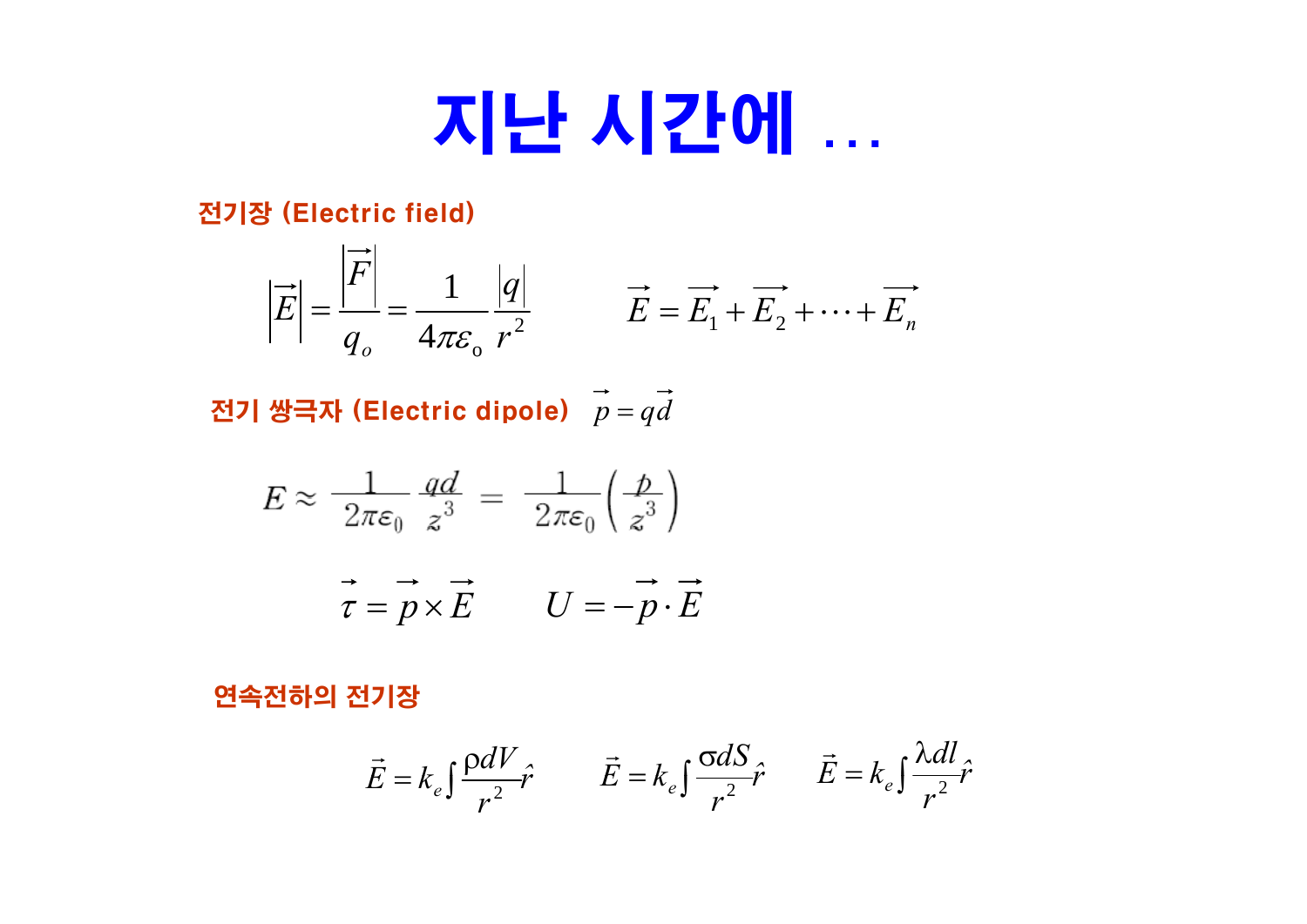# **Fundamental Lawof Electrostatics (**정전기학 **)**

•**Coulomb's Law**

**Force between two point charges between two**

**OR**

$$
\left|\overrightarrow{F}\right| = \frac{q_0}{4\pi\varepsilon_o} \frac{|q|}{r^2} = q_0 \left|\overrightarrow{E}\right|
$$

•**Gauss' Law**

> **Relationship between Electric Fields and charges** *q*  $\mathbf{G}$  charges  $\oint \vec{E}$  $\rightarrow$ *encl*

$$
\oint \vec{E} \cdot d\vec{A} \equiv \Phi = \frac{q_{\text{encl}}}{\varepsilon_o}
$$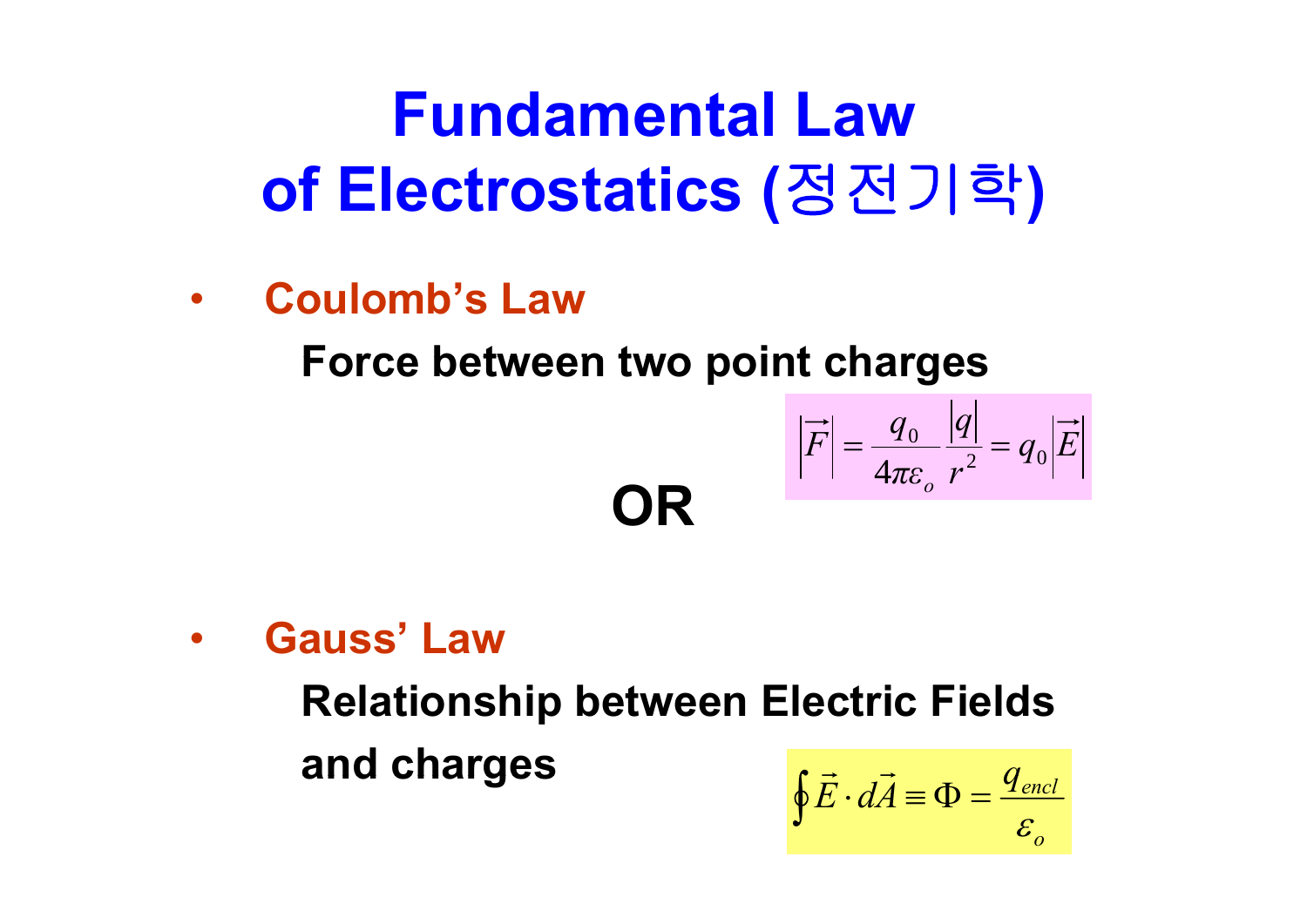### 23-2. 다발 (flux)

### 다발 (flux)

Φ <sup>=</sup> (면에 수직인 속도성분)×(면의 넓이)  $\Phi \equiv (v \cos \theta) A = \vec{v} \cdot \vec{A}$ 

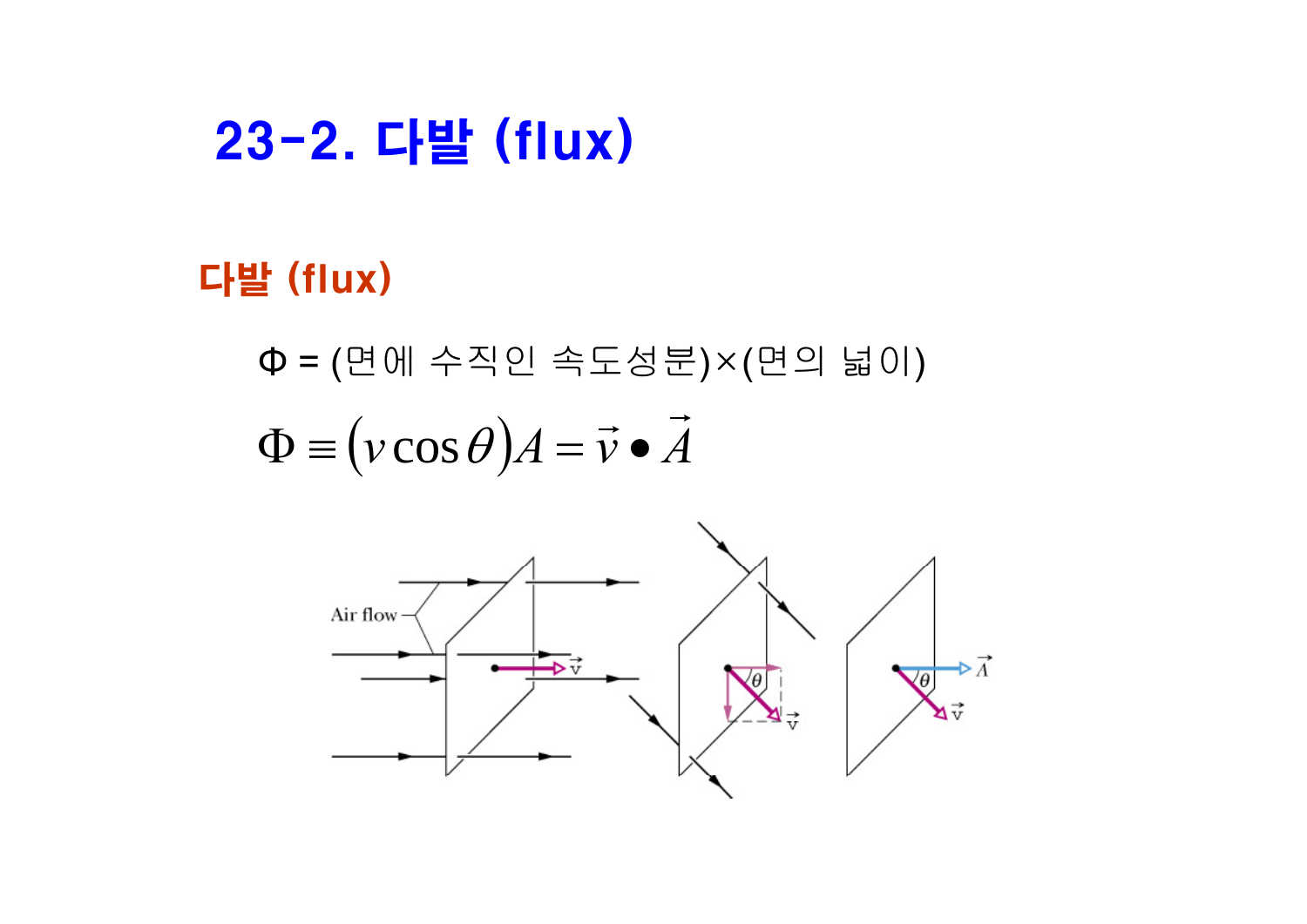## 22-3. 전기장 다발 (Electric flux)

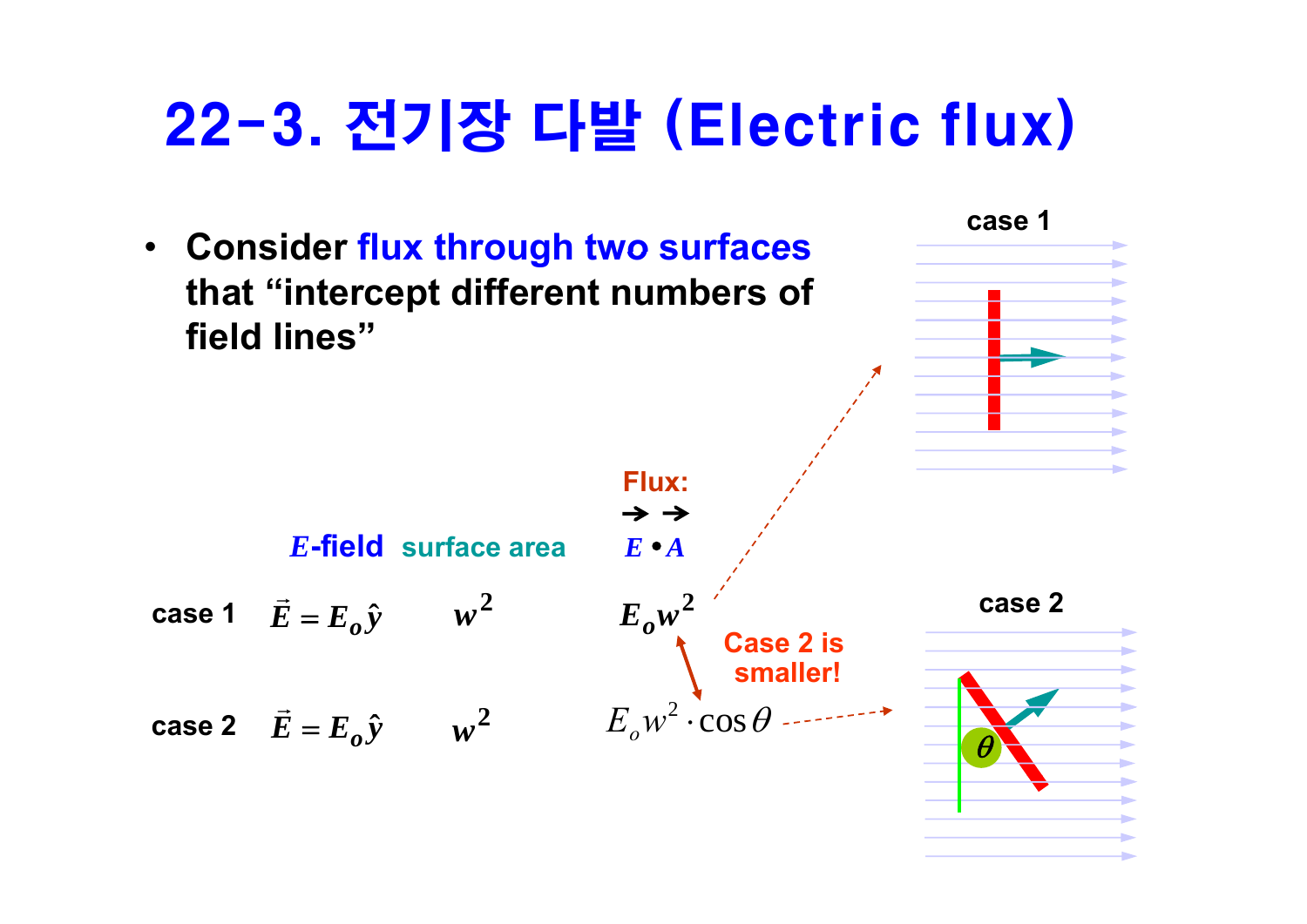## 22-3. 전기장 다발 (Electric flux)

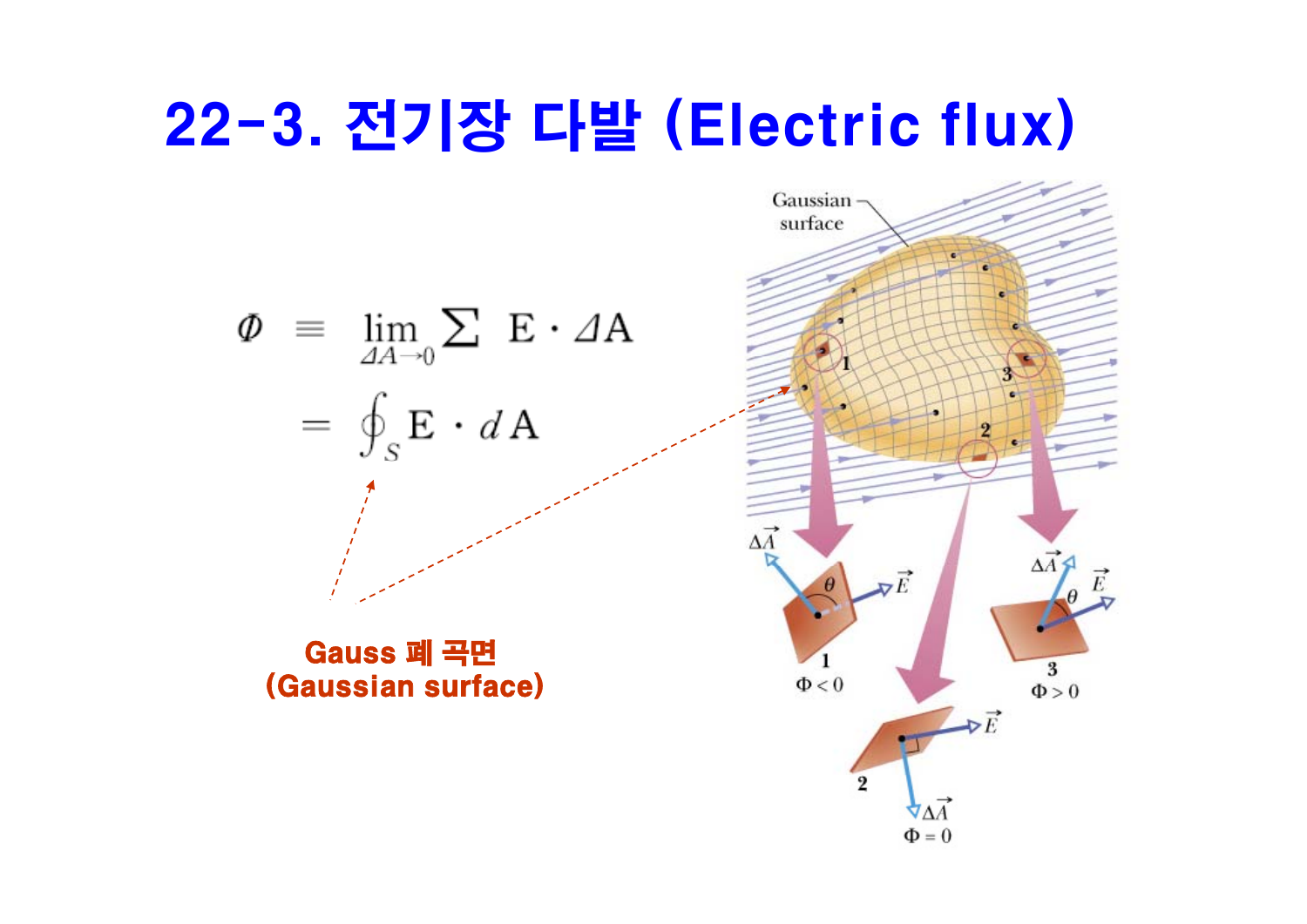**Electric Flux**

 $\int \mathbf{F} \cdot d\vec{A}$ 

•**What does this new quantity mean? q y**

- **The integral is over a CLOSED SURFACE**
- Since  $\vec{\bf{E}}\bullet d\vec{\bf{A}}$  is a SCALAR product, the electric flux is a SCALAR **quantity**
- **The integration vector is normal to the surface and points OUT of the surface.**  $\vec{E} \cdot d\vec{A}$  is interpreted as the component of  $E$  which is **NORMAL to the SURFACE**
- **Therefore, the electric flux through a closed surface is the sum of the normal components of the electric field all over the surface.**
- **The sign matters!! Pay attention to the direction of the normal component as it penetrates the surface… is it "out of" or "into" the surface?**
- **"Ot f u o "i " s+" "i t n o"i " s-"**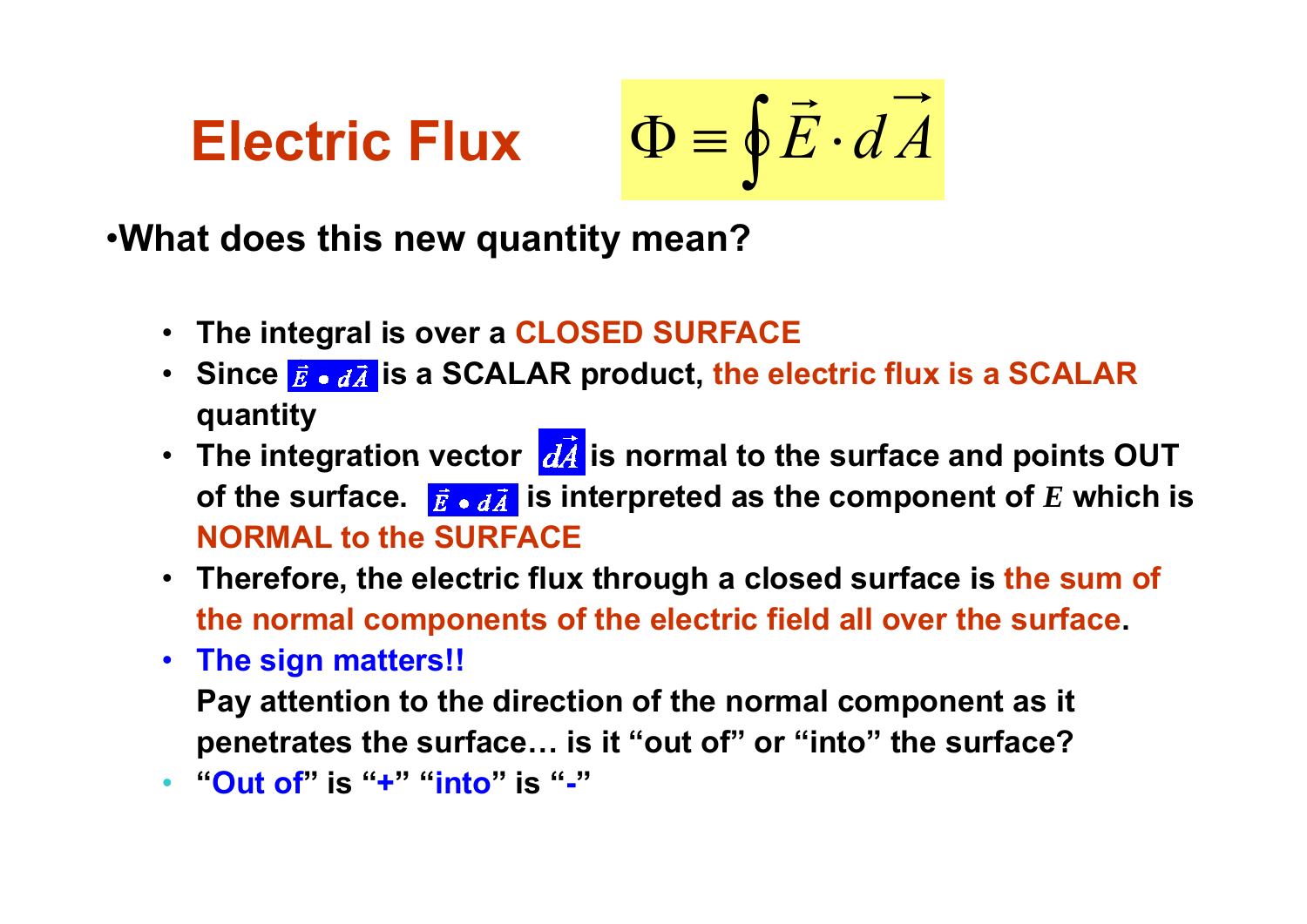

A positive charge is contained inside a spherical shell. How does the electric flux  $d\mathbf{\Phi}_E$  through the surface element *dS* change when the charge is moved from position 1 to position 2?

a) 
$$
d\mathbf{\Phi}_E
$$
 increases

b)  $d\mathbf{\Phi}_{\scriptscriptstyle{E}}$  decreases

c)  $d\mathbf{\Phi}_{\scriptscriptstyle{E}}$  doesn't change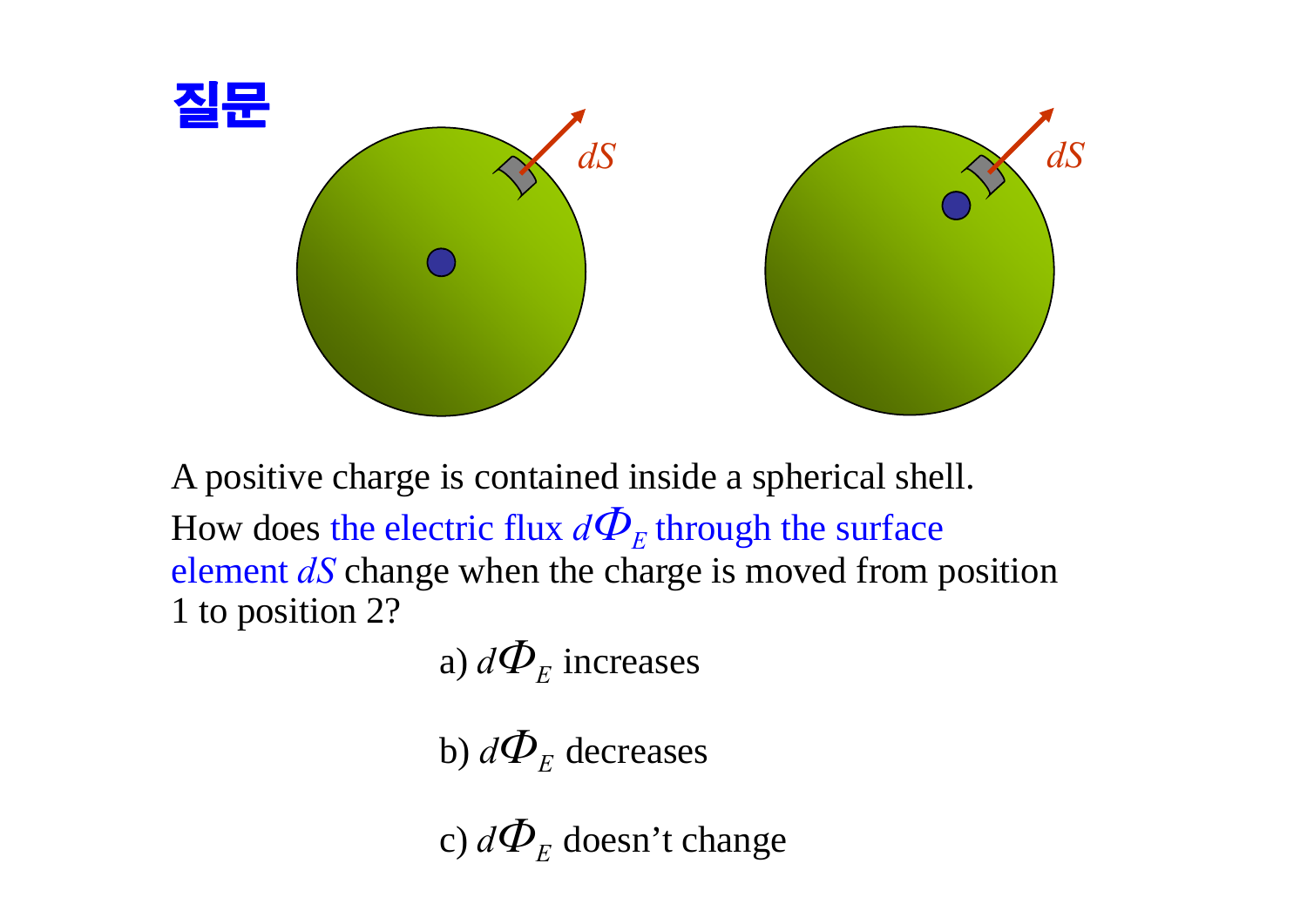

A positive charge is contained inside a spherical shell. How does the flux  $\boldsymbol{\varPhi}_{\!E}$  through the entire surface change when the charge is moved from position 1 to position 2?

a) 
$$
\boldsymbol{\varPhi}_{\!E}
$$
 increases

b) 
$$
\Phi_E
$$
 decreases

c)  $\Phi_F$  doesn't change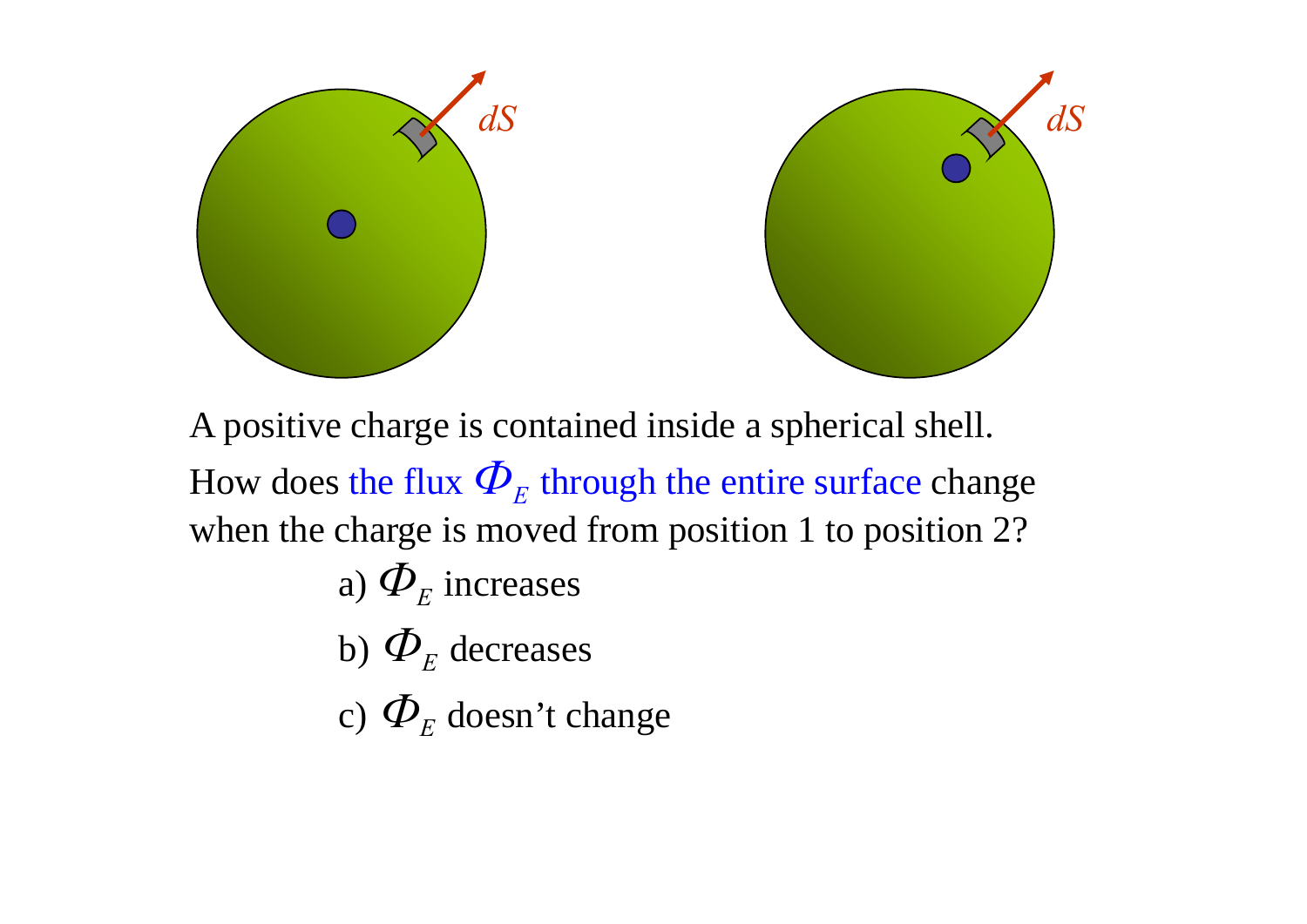

- **Consider 2 spheres (of radius** *R* **and 2***R***) drawn around a single charge as shown.**
	- **Which of the following statements following about the net electric flux through the 2** surfaces (  $\boldsymbol{\varPhi}_{\mathbf{2}R}$  and  $\boldsymbol{\varPhi}_{\mathbf{R}}$ ) is true?



**(a)**  $\Phi_R < \Phi_{2R}$  **(b)**  $\Phi_R = \Phi_{2R}$  **(c)**  $\Phi_R > \Phi_{2R}$ 

- •**Look at the lines going out through each circle -- each circle has the same numb f li er of lines.**
- •**The electric field is different at the two surfaces, because** *E* **is proportional to 1 /** *<sup>r</sup>* **2, but the surface areas are also different. The surface area of <sup>a</sup> sphere is proportional to** *<sup>r</sup>* **<sup>2</sup> .**
- Since flux =  $\sqrt{2}$   $\sqrt{2}$  the  $r^2$  and  $1/r^2$  terms will cancel, and the two **circles have the same flux!**\_ \_ \_ \_ \_ \_ \_ \_ \_ \_ \_ \_ \_ \_ \_ \_ \_ \_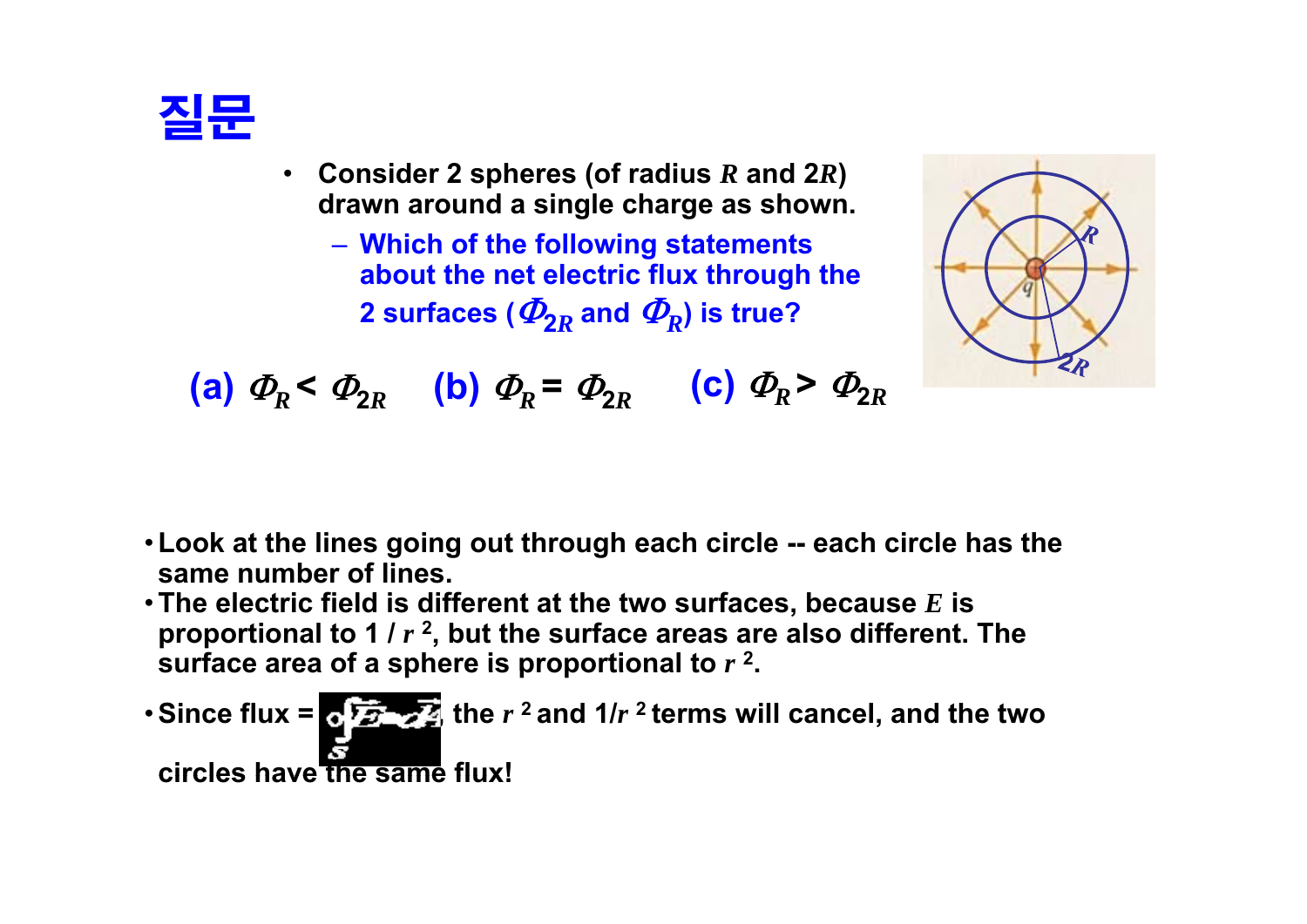

A cube is placed in a uniform electric field. Find the flux through the bottom surface of the cube.

a) 
$$
\Phi_{bottom} < 0
$$
  
b)  $\Phi_{bottom} = 0$   
c)  $\Phi_{bottom} > 0$ 

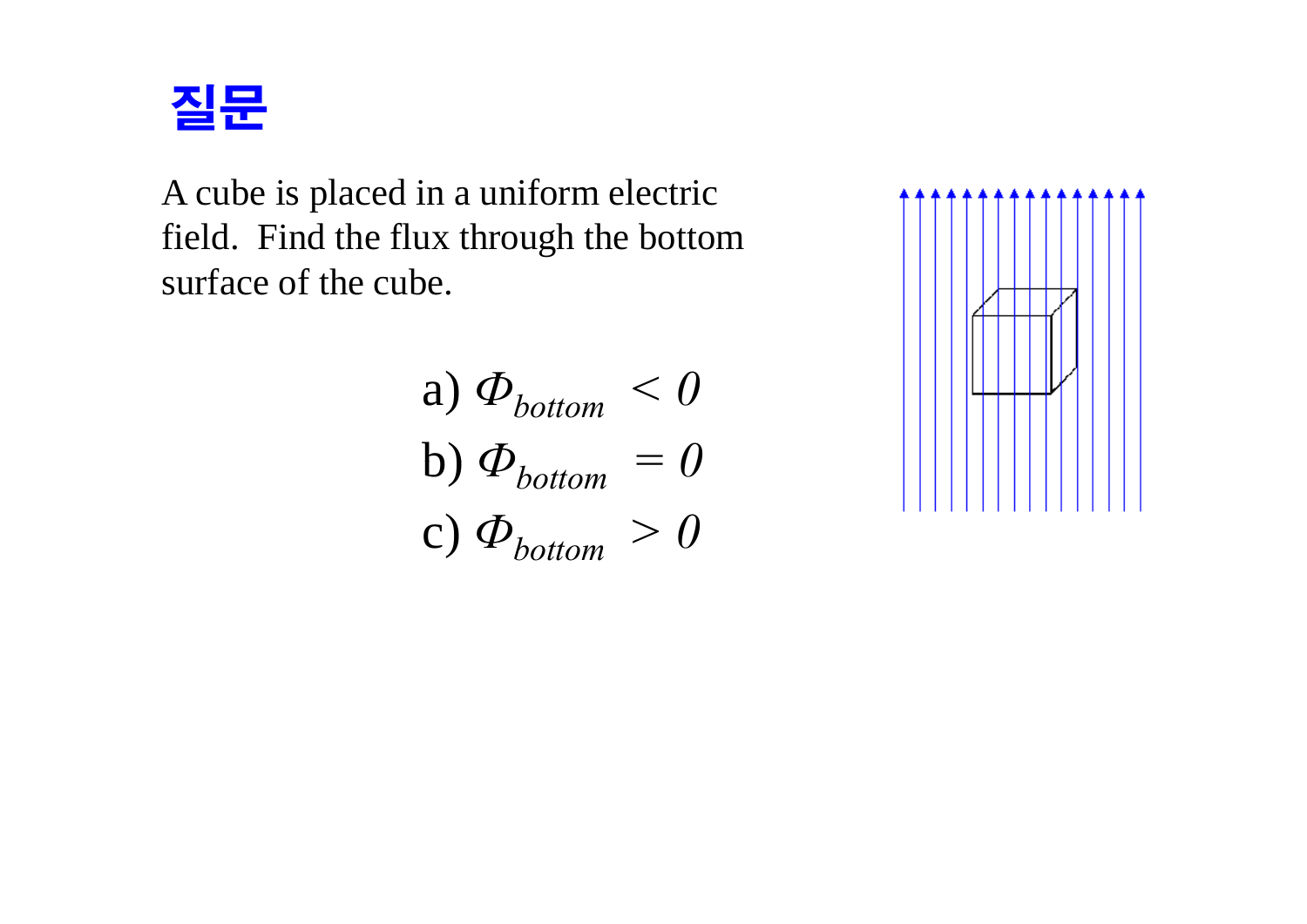

**Imagine a cube of side**  *a* **positioned in a re gion of constant electric field as shown. Which of the following statements about**  the net electric flux  $\boldsymbol{\varPhi}_{\!E}$  through the **surface of this cube is true?**



 $\rightarrow$ 

(a) 
$$
\Phi_E = 0
$$
 (b)  $\Phi_E \propto 2a^2$  (c)  $\Phi_E \propto 6a^2$ 

- **The electric flux throu gh the surface is defined b y:** ∫  $\Phi \equiv \Phi E \cdot dA$ gn the surface is defined by:  $|\mathbf{\Psi} \equiv \mathbf{\Psi}|$
- $\oint \vec{E} \cdot d\vec{A}$  on the bottom face is negative. (*dS* is out; *E* is in) •  $\sqrt[6]{\vec{E} \cdot d\vec{A}}$  is ZERO on the four sides that are parallel to the electric field. —  $\rightarrow$  $\oint \vec{E} \cdot d\vec{A}$  on the top face is positive. *(dS* is out; *E* is out) —
- Therefore, the total flux through the cube is:

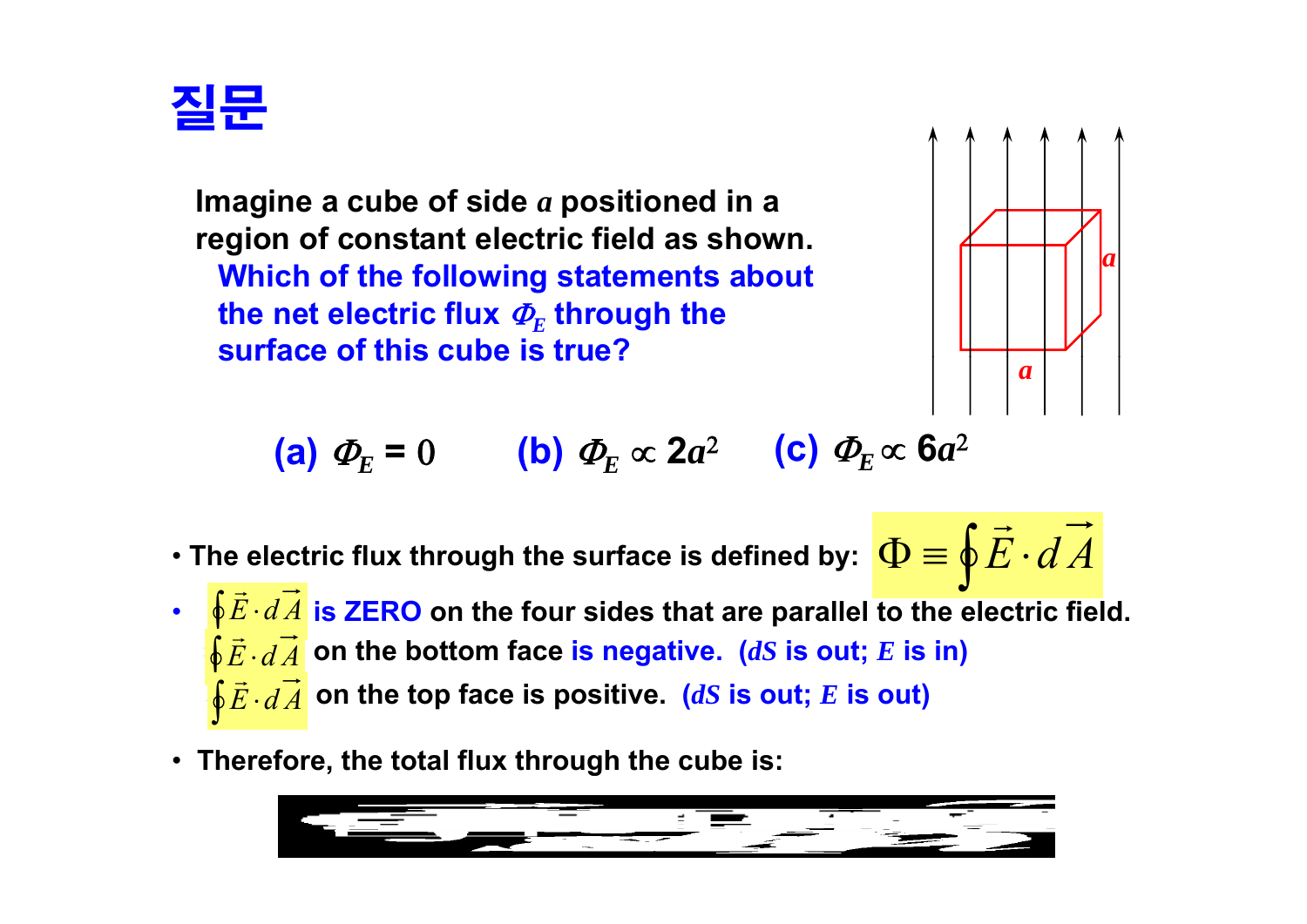### 보기문제 23-1

고른 전기장 E 속에 놓인 반지름 R 인 원통꼴의 가우스 곡면에서의 전기장 플럭스  $\phi$ 의 값?

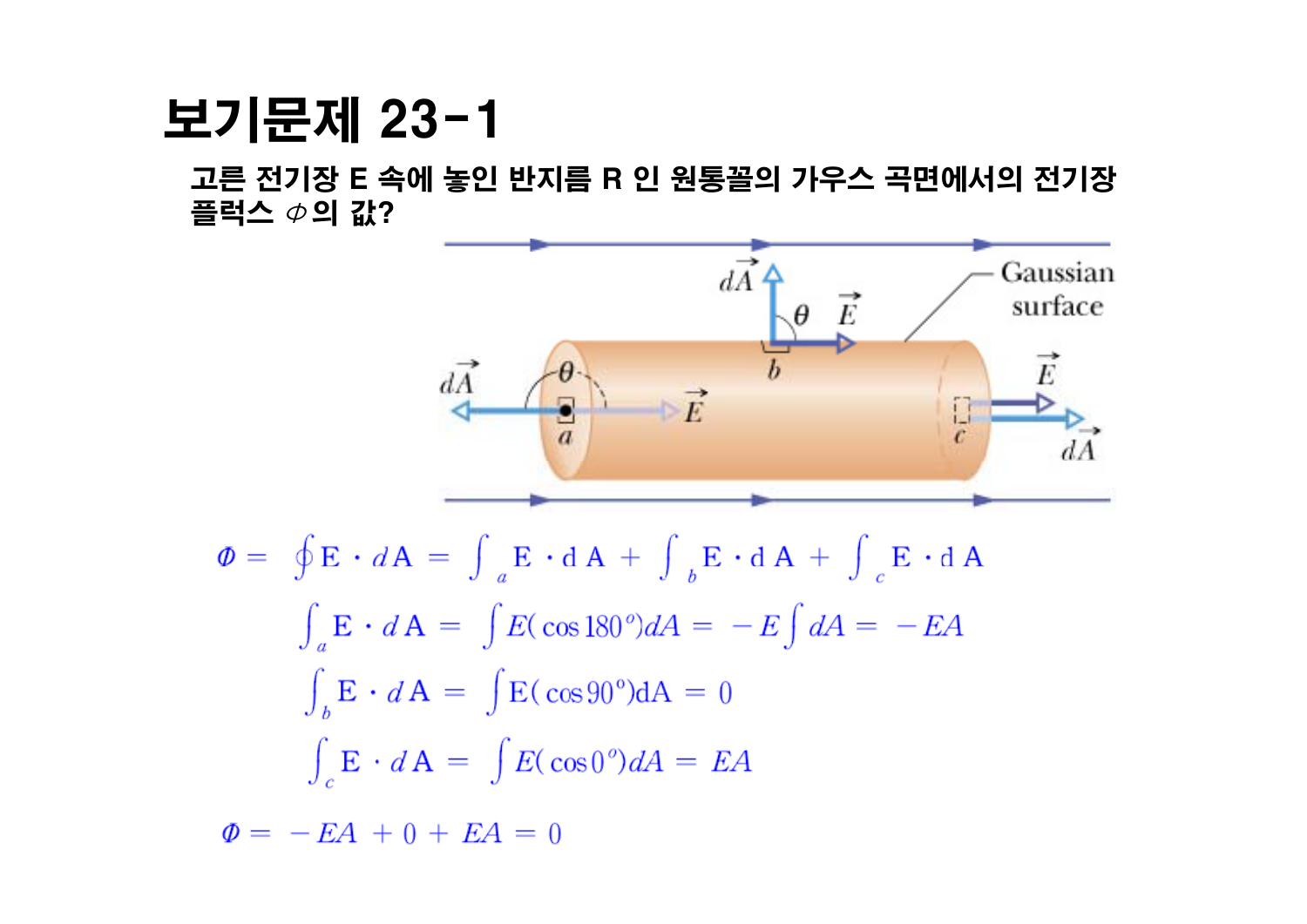### 보기문제 23-2



**2)** 오른쪽 면

 $dA = dy dz$ i,  $E = (3.0x i + 4.0 j)_{x=3.0} = (9.0)i + (4.0)j$  $\Phi$ <sub>o</sub> =  $= -3 \times \Phi$ <sub>2</sub> = 36 (N · m<sup>2</sup>/C)

**3)** 위쪽 면

 $d\mathbf{A} = dz dx$ j,  $\mathbf{E} = (3.0x \mathbf{i} + 4.0 \mathbf{j})_{y=2,0} = (6.0) \mathbf{i} + (4.0) \mathbf{j}$  $\Phi_{\mathbb{P}} = \int_{x=1}^{x=3} \int_{z=0}^{z=2} (3.0x \text{ i} + 4.0 \text{ j}) \cdot (dz dx \text{ j}) = 16.0 \text{ (N} \cdot \text{m}^2/\text{C})$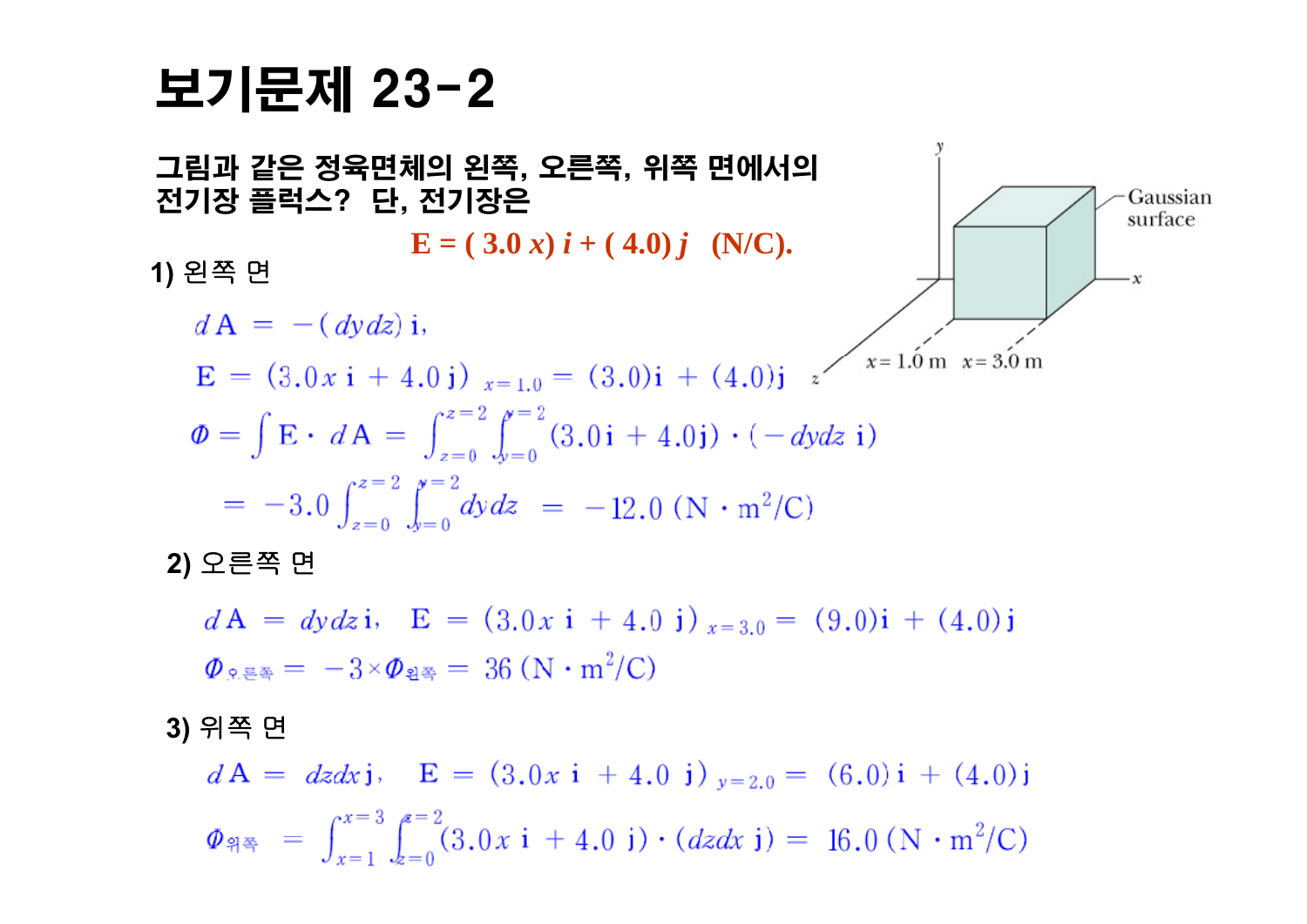

#### **The net electric flux through any closed surface is proportional to the charge enclosed by that surface.**

#### **It is very useful in finding** *E* **when the physical situation exhibits massive SYMMETRY.**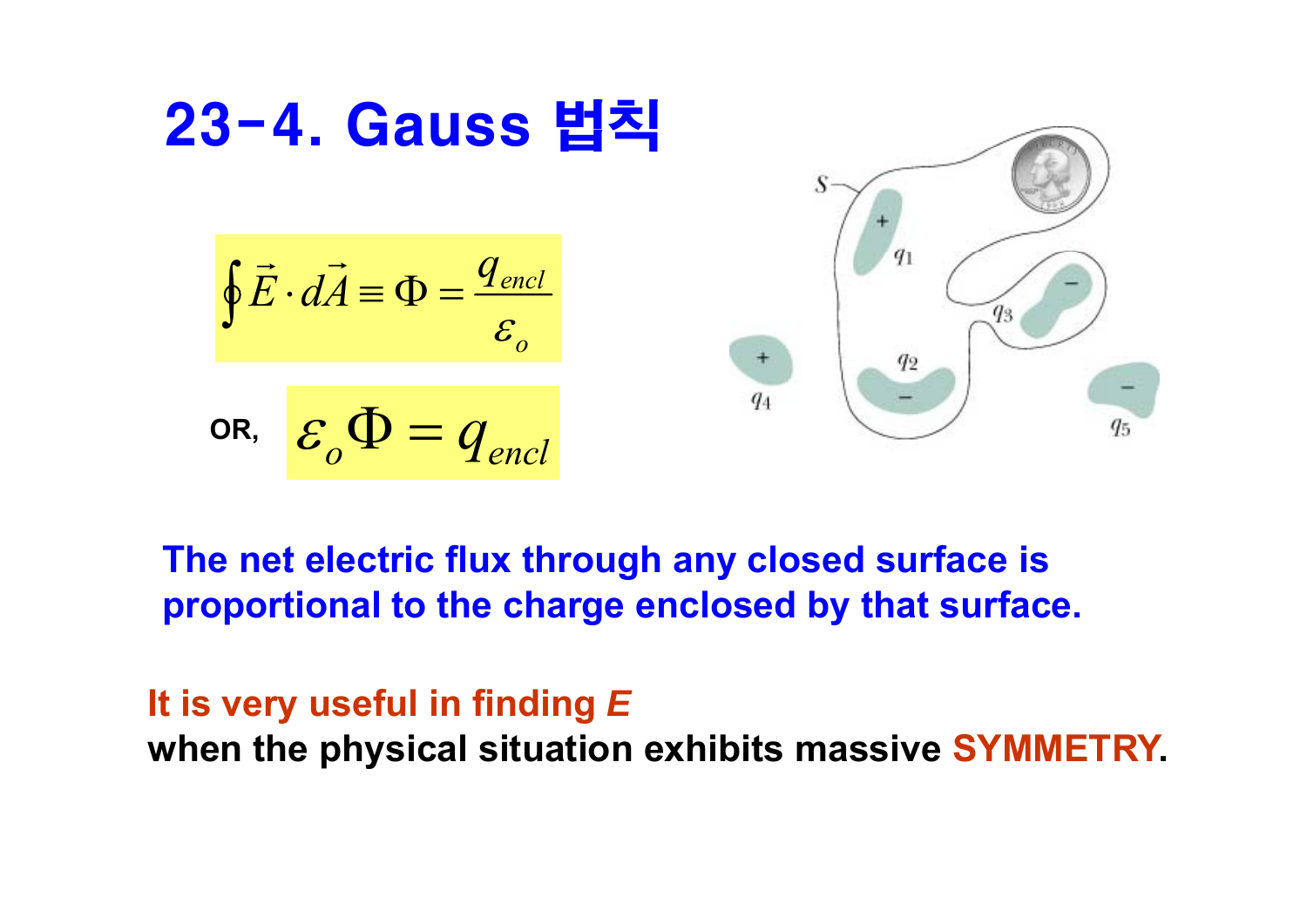### 23-5. Gauss 법칙과 Coulomb 법칙

$$
\Phi = \oint \vec{E} \cdot d\vec{A} = \frac{q_{\text{encl}}}{\varepsilon_o}
$$

#### 가우스 법칙에서 쿨롱 법칙 끌어내기

점 전하 *q* 가 원점에 있을 때 반지름 *<sup>r</sup>*인 공 표면에서의 전기장**?**

구 대칭성 때문에 공표면 어디에서나 전기장의 크기는 같고**,** 방향은 밖으로 나아 가는 반지름 방향

$$
\oint_{S} \mathbf{E} \cdot d \mathbf{A} = E \oint_{S} dA = E (4\pi r^{2}) = \frac{q}{\varepsilon_{0}}
$$

$$
E = \frac{1}{4\pi\epsilon_0} \frac{q}{r^2} \quad (\Xi \Xi \text{ s} \Xi)
$$

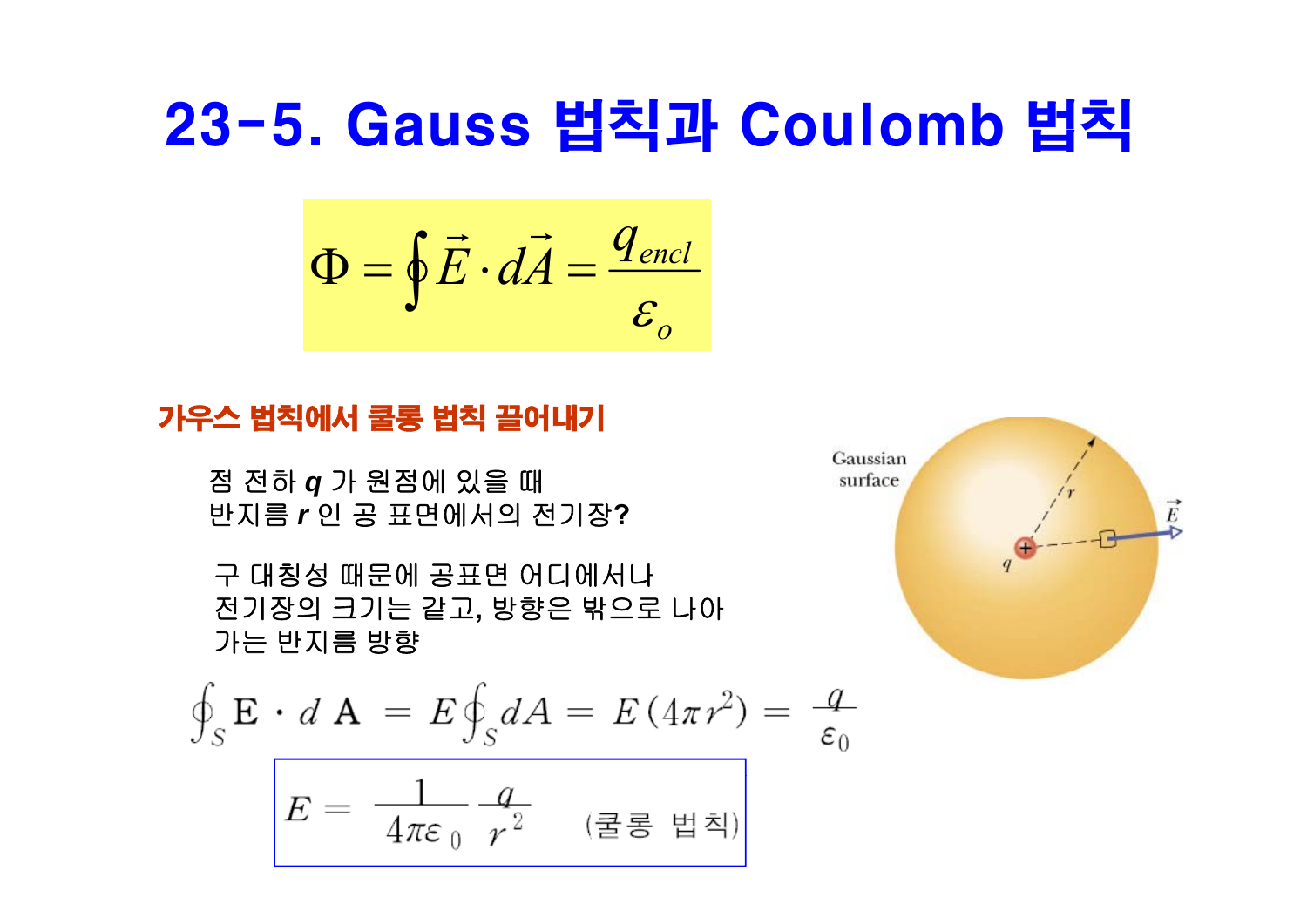### Gauss 폐곡면의 선택



*For any empirical surface,*  $\Phi_C$  *is the same.*  $i.e.$   $\Phi_{\text{C}}$  *is independent of the surface contour.*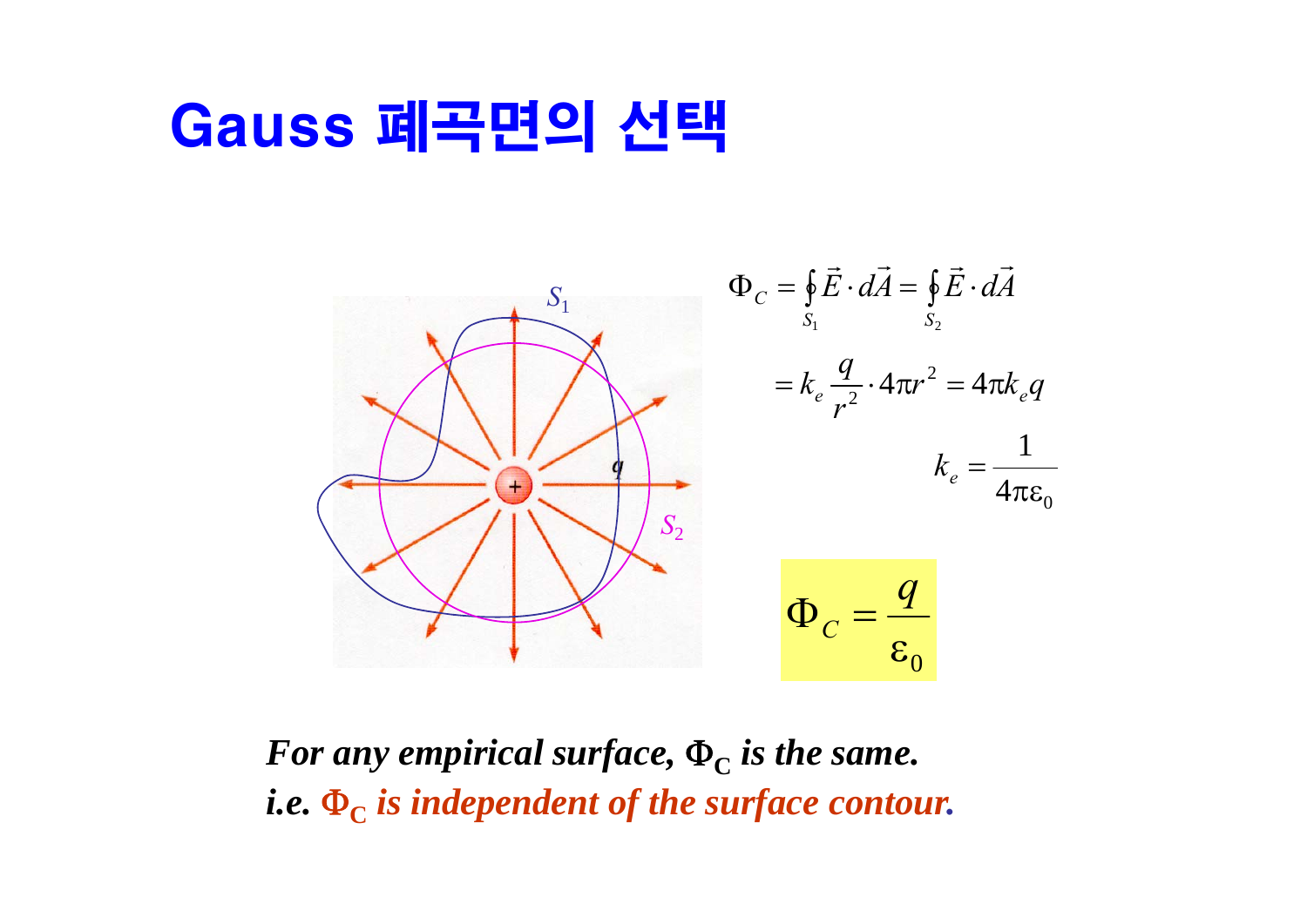## 23-6 전하를 띤 고립된 도체

고립된 도체에 들어 있는 잉여전하 (excess charge)는 도체의 표면에 퍼져 있게 된다.

◂ 서로 밀어내는 정전기력

◂ 도체 속에서는 전기장이 Æ E = 0 (왜?)

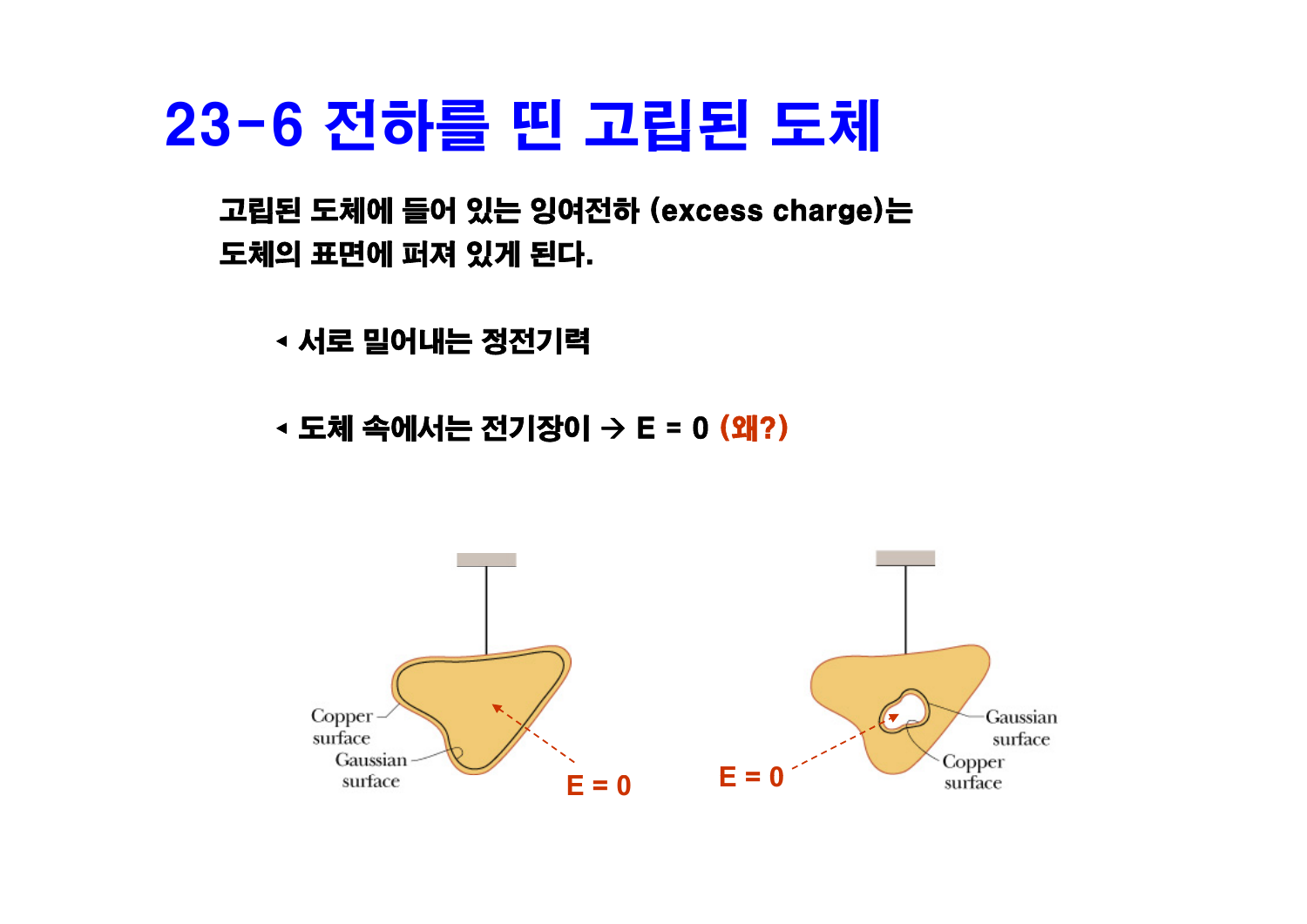#### ▸ 전하분포는 공 안쪽은 고르지 않으나 바깥쪽은 고름

**2)** 쇠공의 바깥 면의 전하량**:** 쇠공은 전기적으로 중성**,** 전하는 보존 ⇒ 쇠공 바깥 면에 **- 5.0 μC** 전하 분포

- ⇒ 쇠 속의 가우스 면에서도 전기장이 **0** ⇒ 가우스면 전체의 플럭스도 **0** ⇒ 가우스면 속의 알속전하는 **0** ⇒ 쇠공 안쪽 면에 **+5 0. μC** 전하 분포
- 쇠 속은 전기장이 **0**
- **1)** 쇠공의 안쪽 면의 전하량**:**
- 
- 2) 안팎의 면의 전하분포?
- 
- 보기문제 23-4



속빈 쇠공**:** <sup>속</sup> 반지름 *<sup>R</sup>***,** 전기적으로 중성 1) 쇠공의 안팎의 면에 쌓인 전하량? 점전하**: - 5.0 μC,** 중심에서 *<sup>R</sup>***/2**<sup>인</sup> <sup>곳</sup>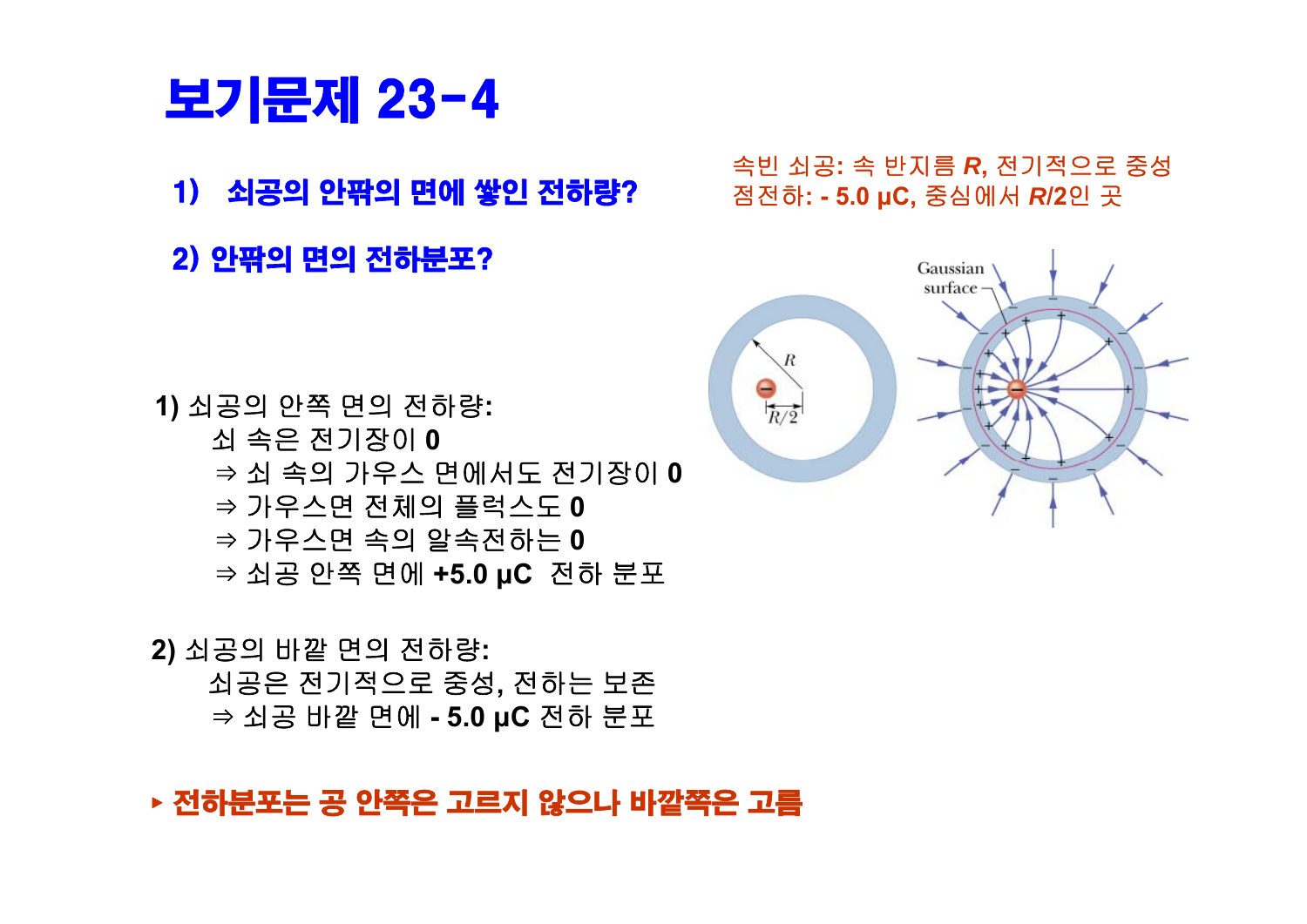### 23-7 Gauss 법칙의 적용: 선전하 - 원통대칭

$$
\Phi = \oint \vec{E} \cdot d\vec{A} = \frac{q_{encl}}{\varepsilon_o}
$$
\n
$$
\Phi = EA \cos \theta = E(2\pi rh)
$$
\n
$$
q_{\dot{\alpha}} = \lambda h
$$
\n
$$
\therefore E = \frac{1}{2\pi\varepsilon_0} \left(\frac{\lambda}{r}\right)
$$
\n
$$
\left(\begin{array}{c}\n+ \lambda \\
+ \lambda \\
+ \lambda \\
+ \lambda\n\end{array}\right)
$$
\n
$$
\text{Gaussian surface}
$$
\n
$$
q_{\dot{\alpha}} = \lambda h
$$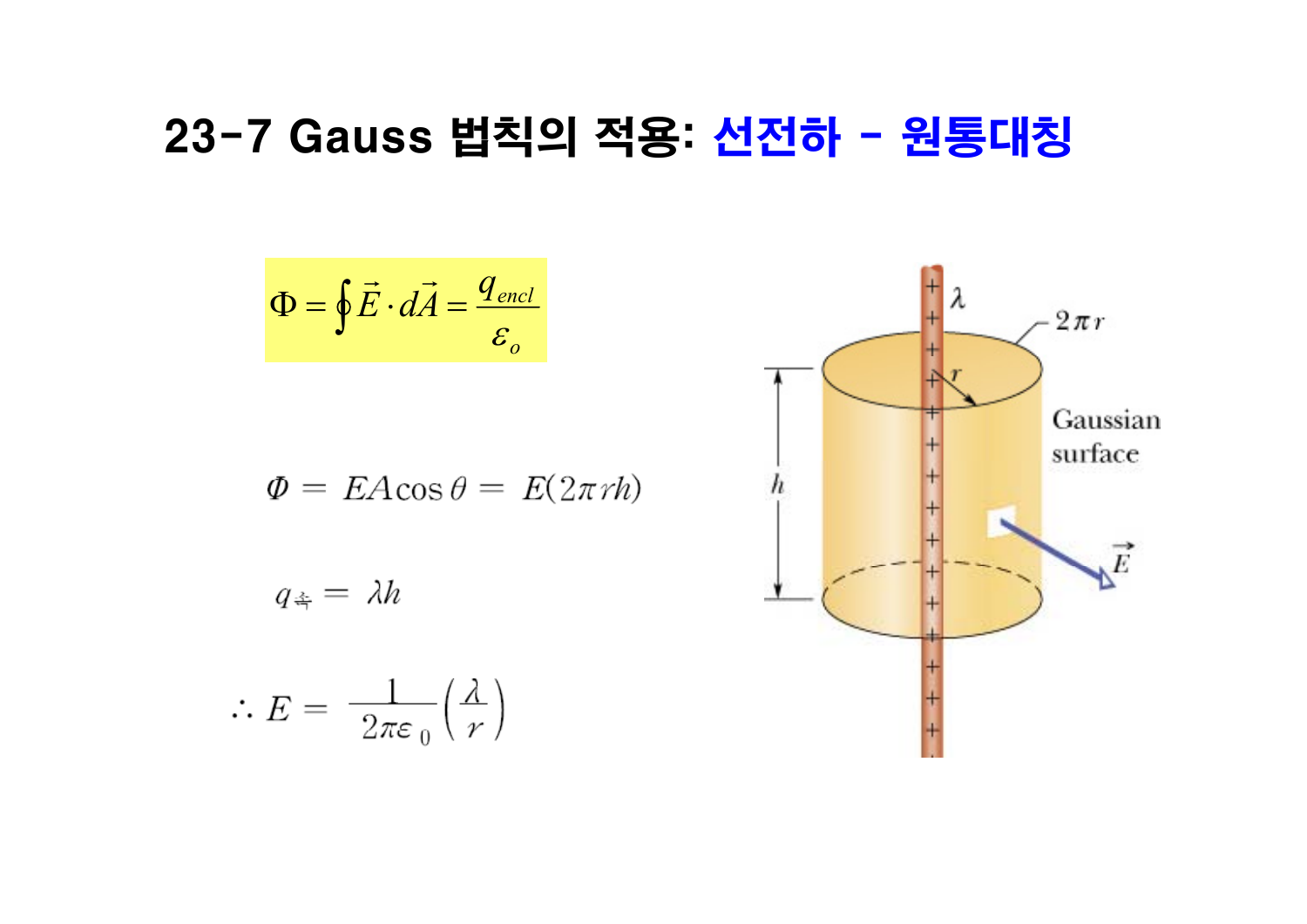### 23-8 Gauss 법칙의 적용: 면전하 - 원통대칭

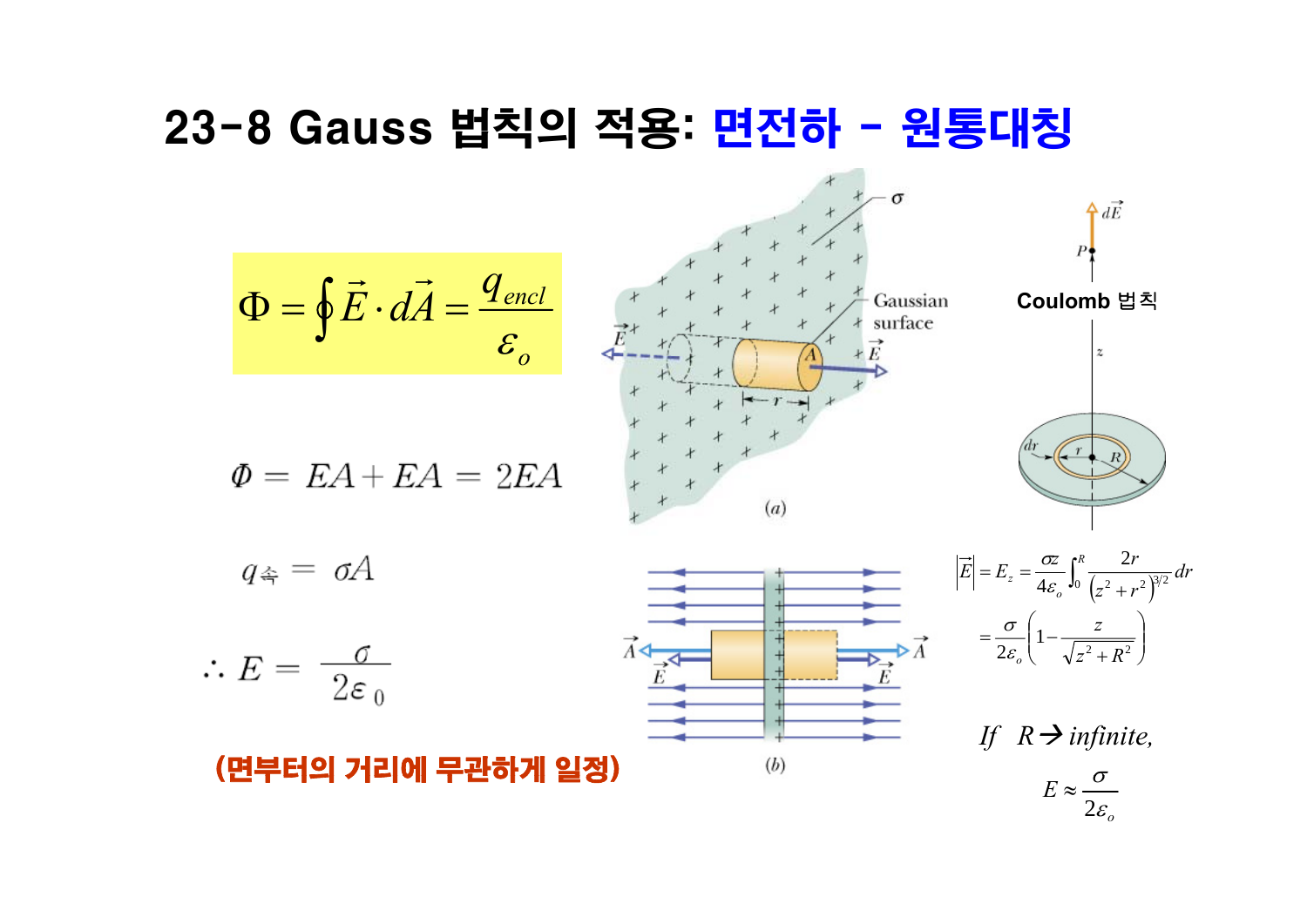

• **Field outside must be zero zero.**

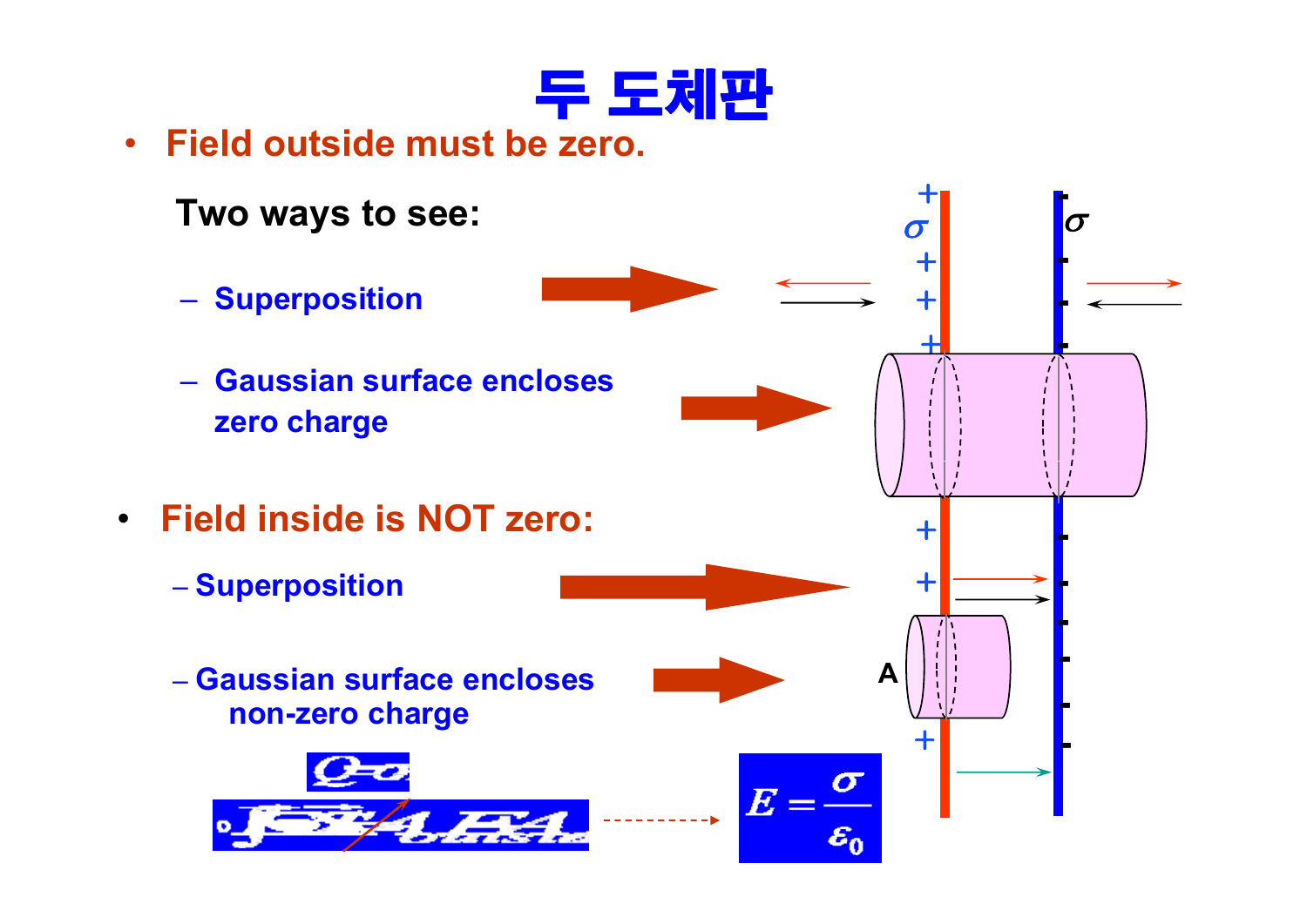### 23-9 Gauss 법칙의 적용: <del>구</del> 껍질 - 구대칭

$$
\Phi = \oint \vec{E} \cdot d\vec{A} = \frac{q_{\text{encl}}}{\varepsilon_o}
$$

$$
\Phi = 4\pi r^2 E
$$
  
\n
$$
q_{\hat{\Phi}} = q, \quad (r > R, \quad \exists^{\text{H}} \exists^{\text{H}}) \quad (S_2)
$$
  
\n
$$
= 0, \quad (r < R, \quad \exists^{\text{H}} \land \negthinspace (S_1)
$$

$$
\therefore E = \frac{1}{4\pi\varepsilon_0} \left(\frac{q}{r^2}\right), \quad (r > R, \quad \exists^{\text{th}} \mathbb{Z})
$$

$$
= 0, \qquad (r < R, \quad \exists^{\text{th}})
$$

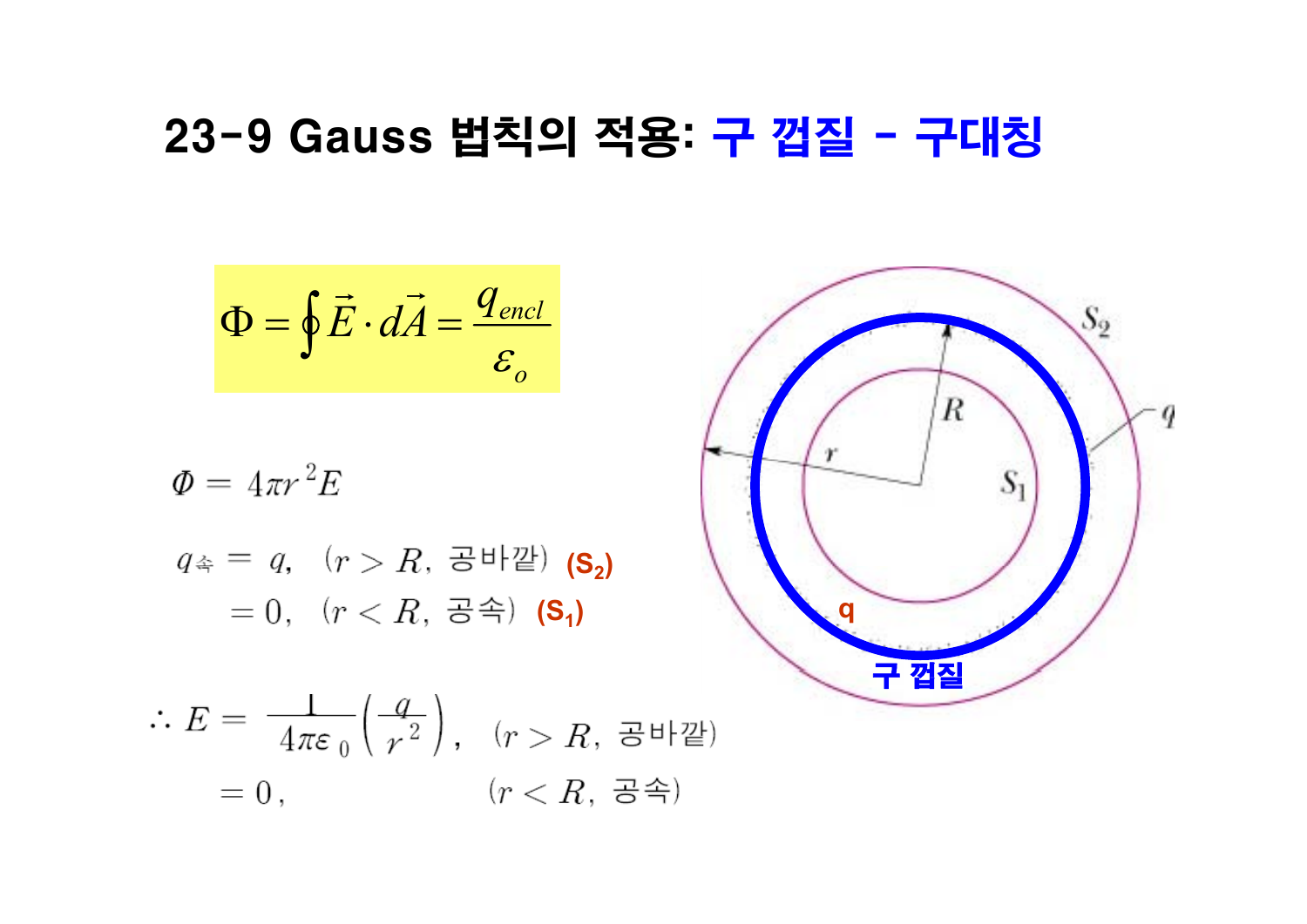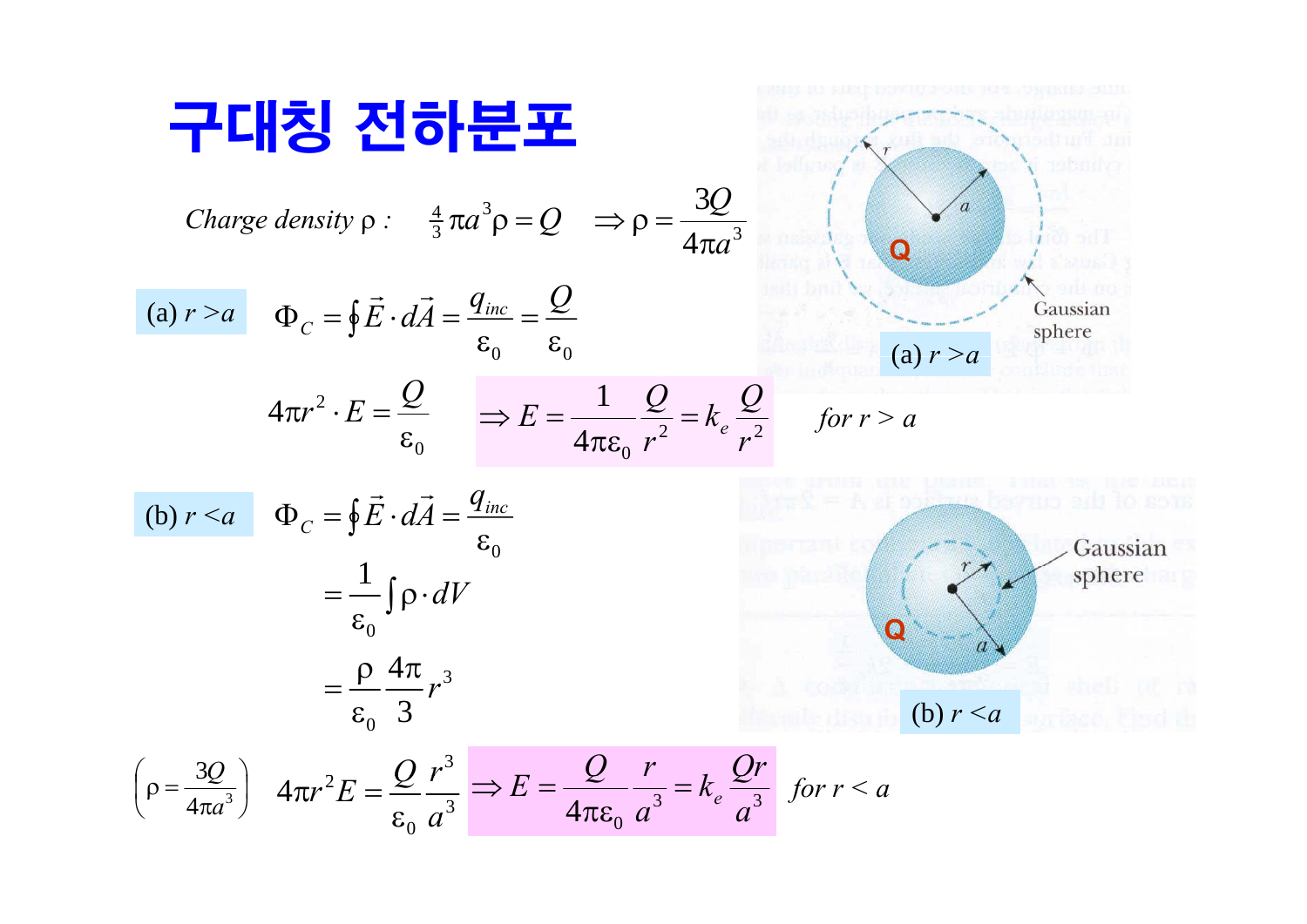